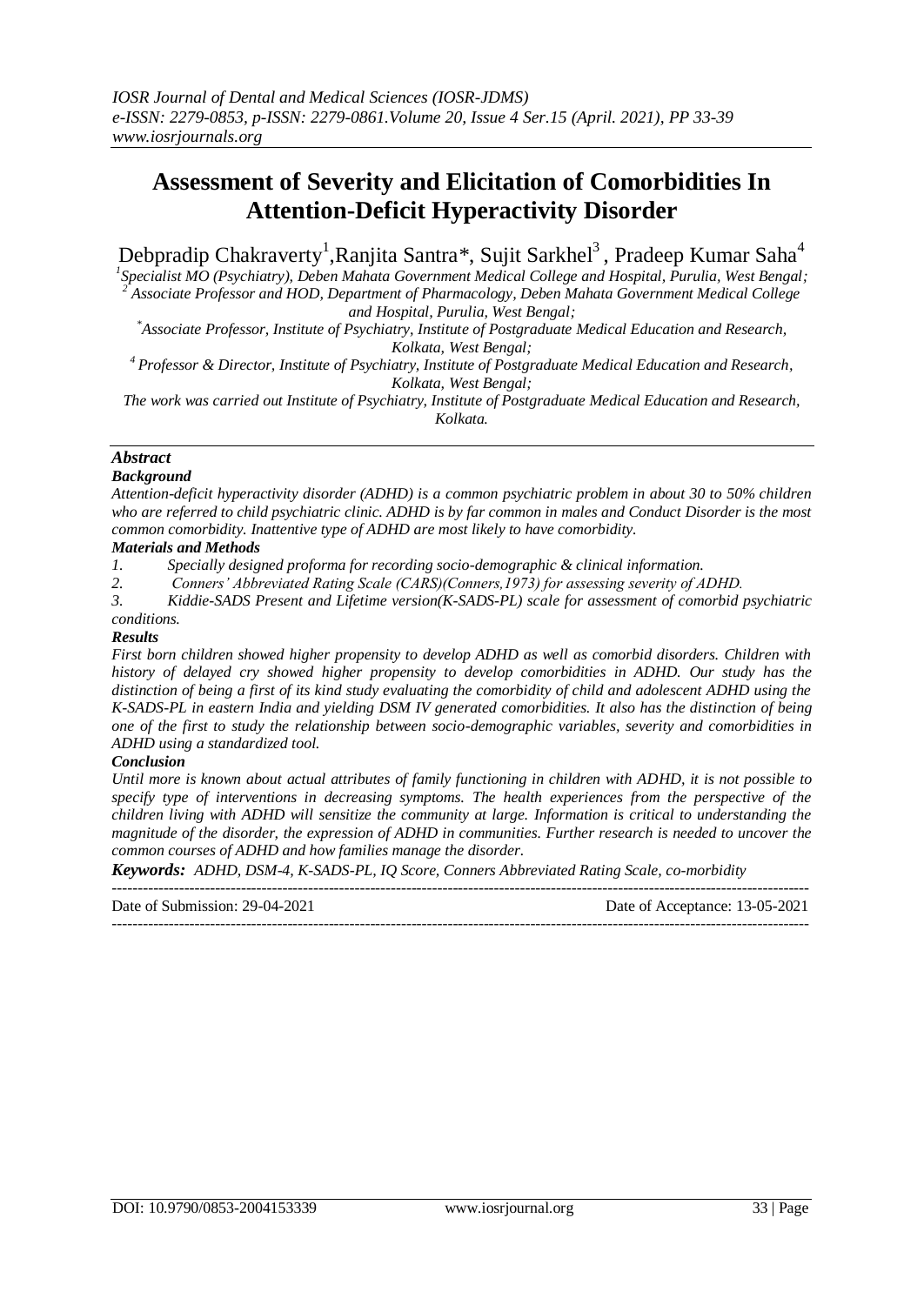| <b>VARIABLE</b>                  | MEAN±S.D/N(%) |
|----------------------------------|---------------|
| AGE OF PRESENTATION OF ADHD      | 8.578±2.578   |
| AGE OF ONSET OF ADHD             | 4.223±0.974   |
| <b>SEX</b><br><b>MALE</b>        | 65(85.5)      |
| <b>FEMALE</b>                    | 11(14.5)      |
| <b>RELIGION</b><br><b>HINDU</b>  | 59(77.6)      |
| <b>MUSLIM</b>                    | 17(22.4)      |
| <b>CONSANGUINITY</b>             | 11(14.5)      |
| <b>RESIDENCE</b><br><b>RURAL</b> | 26(34.2)      |
| <b>URBAN</b>                     | 50(65.8)      |
| <b>FIRST BIRTH ORDER</b>         | 38(50)        |
| <b>NUCLEAR FAMILY</b>            | 60(78.9)      |
| <b>FAMILY H/O MENTAL ILLNESS</b> | 16(21)        |
| <b>PARENTAL ADHD</b>             | 19(25)        |
| <b>SIBLING ADHD</b>              | 10(13.2)      |

| <b><i>VARIABLE</i></b> | ANY<br><b>COMORBIDITY</b> | NO<br><b>COMORBIDITY</b> | $\mathbf{x}^2$ | df           | p     |
|------------------------|---------------------------|--------------------------|----------------|--------------|-------|
|                        | <b>PRESENT</b>            |                          |                |              |       |
| <b>SEX</b>             | 35                        | 30                       | 0.266          | Ŧ            | 0.606 |
| <b>MALE</b>            |                           |                          |                |              |       |
|                        |                           |                          |                |              |       |
| <b>FEMALE</b>          | 05                        | 06                       |                |              |       |
|                        |                           |                          |                |              |       |
| <b>RESIDENCE</b>       | 12                        | 14                       | 0.66           | £.           | 0.415 |
| <b>RURAL</b>           |                           |                          |                |              |       |
|                        |                           |                          |                |              |       |
| <b>URBAN</b>           | 28                        | 22                       |                |              |       |
| <b>RELIGION</b>        | 32                        | 27                       | 0.273          | £.           | 0.601 |
| <b>HINDU</b>           |                           |                          |                |              |       |
| <b>MUSLIM</b>          | œ                         | 09                       |                |              |       |
| <b>BIRTH WT</b>        | 10                        | 05                       | 1.477          | $\mathbf{1}$ | 0.224 |
| LBW                    |                           |                          |                |              |       |
|                        |                           |                          |                |              |       |
| NBW                    | 30                        | 31                       |                |              |       |
| <b>FIRST BIRTH</b>     | 24                        | 14                       | 3.378          | Ŧ            | 0.06  |
| ORDER                  |                           |                          |                |              |       |
| <b>OTHER BIRTH</b>     | 16                        | 22                       |                |              |       |
| <b>ORDER</b>           |                           |                          |                |              |       |
| <b>PARENTAL</b>        | 11                        | O8                       | 0.281          | 1            | 0.596 |
| <b>ADHD</b>            |                           |                          |                |              |       |
|                        |                           |                          |                |              |       |
| NO                     | 29                        | 28                       |                |              |       |
| <b><i>PARENTAL</i></b> |                           |                          |                |              |       |
| <b>ADHD</b>            |                           |                          |                |              |       |
| <b>DELAYED</b>         | O <sub>9</sub>            | 03                       | 2.86           | 1            | 0.09  |
| <b>BIRTH CRY</b>       |                           |                          |                |              |       |
| <b>NO DELAYED</b>      |                           |                          |                |              |       |
| <b>CRV</b>             | 34.                       | 국국                       |                |              |       |

**Table 2 showing comparison between sociodemographic and clinical variables in ADHD Subjects in terms of presence or absence of comorbidities**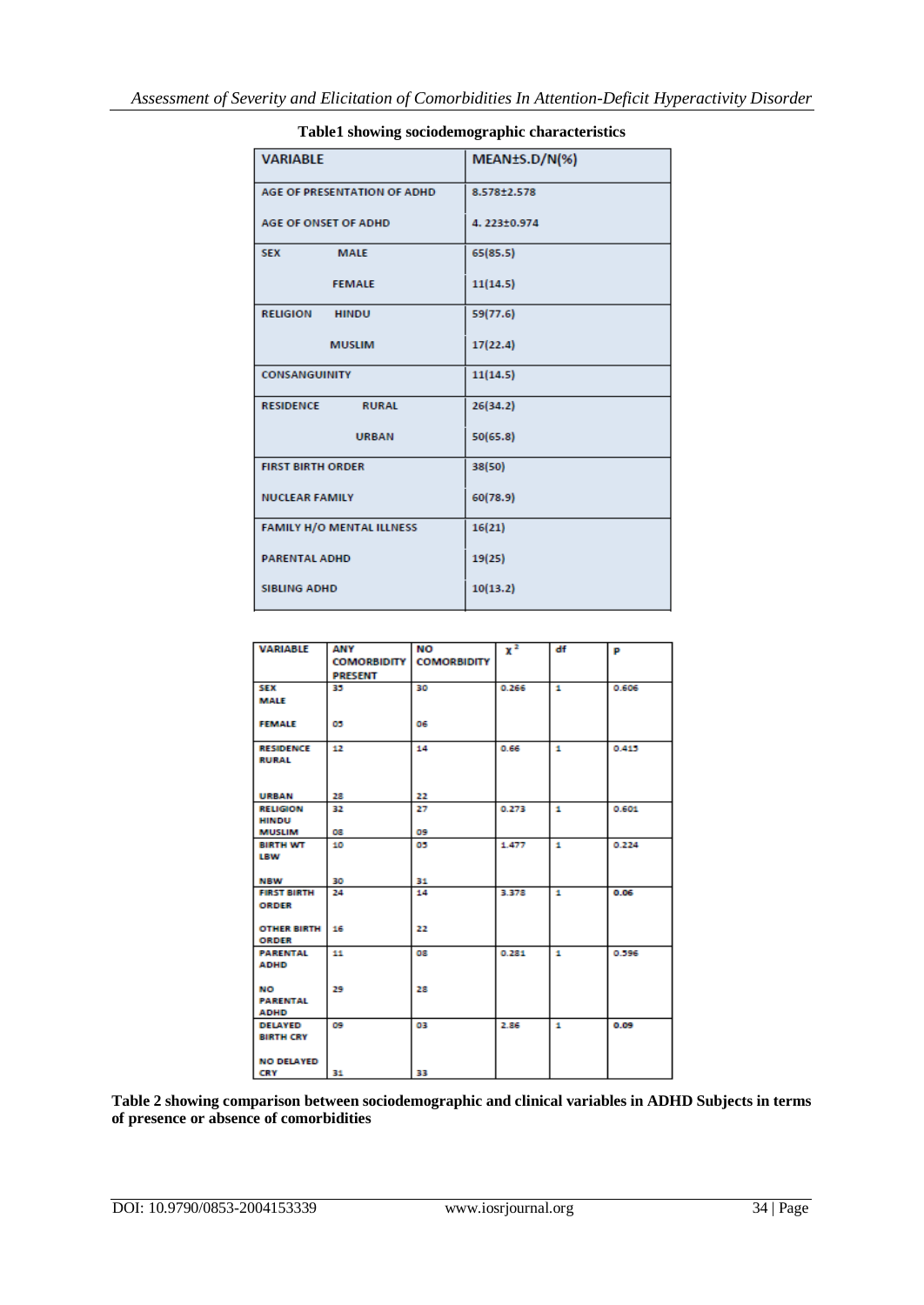# **I. Background**

Attention-deficit hyperactivity disorder (ADHD) is a common psychiatric problem in about 30 to 50% children who are referred to child psychiatric clinic. The prevalence of ADHD has been reported to be from 1.7 to 16 %. [1] Between 1957 and 1960, 31 articles were published on hyperactivity in children, whereas since 1996, there have been about 400 articles a year on ADHD. It is important to note that inattention, hyperactivity and impulsivity as isolated symptoms may be the final path for many problems related to conflicts with parents and/or colleagues and friends, inappropriate educational systems, or may even be associated with other disorders that are commonly observed in childhood and adolescence. Therefore, for the diagnosis of ADHD it is always necessary to contextualize the symptoms in the child's history. It is well known that more than 50% of patients with ADHD have co morbid psychiatric disorders such as conduct disorders, affective disorders and anxiety disorders. <sup>[2]</sup> Although the issue is still debated, the comorbid rate of bipolar disorders has been considered to be lower. <sup>[3]</sup> The clinical course and outcomes of ADHD are generally poorer in the presence of co morbid conditions than when there is no co morbidity, whether measured by parent-child interactions, poor school performance or risks for later substance abuse and antisocial personality disorder. The syndrome of ADHD is frequently associated with coexisting psychiatric disorders, and this comorbidity does not appear to represent an artifact of assessment. In the assessment as well as treatment process, it is important to diagnosis and treat all co morbidities in order to maximize treatment. This study was conducted to obtain socio demographic data in diagnosed ADHD cases, to assess the severity of illness in diagnosed cases of ADHD attending the Psychiatry out-door of a general hospital psychiatry unit, to elicit the comorbid conditions associated with ADHD, to evaluate the relation, if any, between severity of ADHD , comorbidities, and socio-demographic data of ADHD subjects.

## **PROCEDURE**

The study was conducted in the Department of Psychiatry, IPGME&R, Kolkata for a period of one year. Study population was comprised of patients of ADHD who were recruited from Psychiatry outdoors. Consecutive sampling was done with cross-sectional assessment. Inclusion criteria were ADHD cases (newly diagnosed and drug naïve) diagnosed by two experienced psychiatrists, according to DSM-IV-TR criteria, age <18 years, informed consent was obtained, parent and their child who can communicate in English, Bengali or Hindi. Exclusion criteria were patients >18 years of age, parents unwilling to participate in the study, cases suffering from serious medical disorders, mental retardation cases, and those having pervasive developmental disorders. Study tools used were specially designed proforma for recording socio-demographic & clinical information, Conners' Abbreviated Rating Scale (CARS) for assessing severity of ADHD, and Kiddie-SADS Present and Lifetime version(K-SADS-PL) scale for assessment of comorbid psychiatric conditions. All the patients underwent thorough history, physical examination, mental examination, and recording of sociodemographic data.

# **Ethical clearance**

The study protocol was submitted to and approved by the Ethics Committee of Institute of Postgraduate Medical Education & Research, Kolkata. Informed consent was taken from each patient and parents participating in the study. Each subject's name was replaced by an abbreviation in the study database to ensure confidentiality.

#### **Statistical Analyses**

The statistical analyses were done with the help of Statistical Package for Social Sciences(SPSS). Socio demographic variables (both continuous and discrete data) were summarized with the help of frequency, percentages and mean and standard deviation as applicable. Chi square and t-test for independent samples were employed wherever appropriate.

# **About socio-demographic correlates**

# **II. Results**

Out of 76 subjects diagnosed as ADHD after passing screening and supplemental assessment all were between the ages of 4 and 14 years (mean age of onset-4.2yrs, standard deviation 0.97). There were 39(51.3 %) elementary school students, and the majority ( $n = 65, 85.5 %$ ) were male, 65.8% ( $n = 50$ ) were urbanites whereas most, i. e 54% (n=41) belonged to families with monthly income more than 15000. Most were moderate to severely impaired in functioning(C-GAS 41-60 in 80.2%, n=61) and 10.5 % (n=16) each had family history of depression and bipolar disorder in first generation family members. Half i.e 50% (n=38) were 1st born child and 78.9 %(n=60) belonged to nuclear family. Eight subjects belonged to age group 5 years;( 10.5 % ), 49 were in 6to 10 years group(64.47%) and 19 were aged more than 10years- ( 25%) . Age of onset in 90.8% (n=69) cases was 3-5yrs.Mean age of onset of ADHD was 4.22yrs with standard deviation of 0.974. All these have been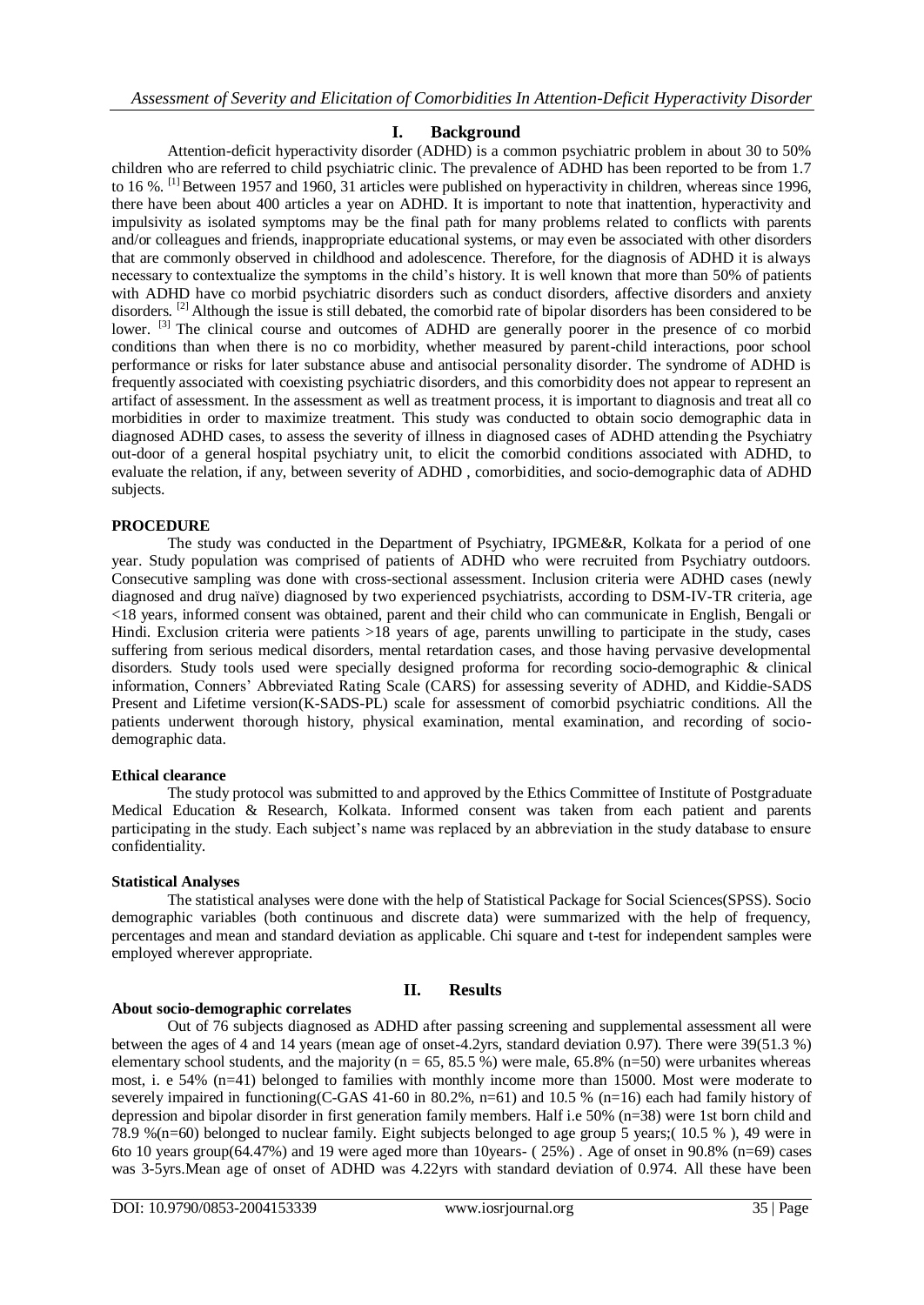depicted in table 1. No significant variation in distribution of Conners score between clinical variables could be elicited.

#### **Age of presentation**

The mean age of diagnosis was 8.5 years with the majority seeking evaluation during school transition times during 2nd and 4th grade.

#### **Gender**

Male: Female ratio was almost 6:1 and inattentive type was more prevalent in girls (1.38:1).

#### **Family Type**

We found ADHD to be more common in children belonging to nuclear families.

#### **Income**

In our study more than 54% subjects hailed from families with monthly income more than 15000Rs. **First Birth Order**

In our study, 24(60%) of participants who had any comorbidity were first born. Further analysis revealed a trend pattern ( $p= 0.06$ ) which may achieve significance with a larger sample size.

#### **History of delayed cry**

In our study, nine out of twelve (75%) of those with delayed cry had at least one comorbidity. A chisquare analysis between delayed cry and presence of any comorbidity revealed trend pattern  $(p=0.09)$ . This fact is in harmony with a study by Bhat et al(2005) where sixty-four children aged 6 to 12 years diagnosed with ADHD were assessed for a history of obstetrical complications using the Kinney medical and gynecological questionnaire. Learning ability was appraised using the Wide-Range Achievement Test (WRAT-R) for Anglophone students and the "Test de RendementFrançais" for francophone students. Results showed children with ADHD and a learning disability in mathematics had a higher rate of neonatal complications of great severity ( $p = 0.01$ ) than children with ADHD and no disability in mathematics. Children with ADHD and a learning disability in reading also had a preponderance of neonatal complications of high severity (p compared to their peers with ADHD and no learning disability in reading.

Children with ADHD and comorbidities tend to have a significant history of neonatal complications, which validates the theory that complications in early life could adversely affect a child's academic ability later in life. Most were moderate to severely impaired in functioning  $(C$ -GAS 41-60 in 80.2%, n=61)

#### **Low-birth weight and ADHD**

We did not find increased incidence of ADHD in LBW children.

#### **Family History of ADHD**

Our study found exactly 25% of participants had 1st degree ADHD relatives. In our study, 10.5 % (n=08) each had family history of depression and bipolar disorder in 1st degree relatives. Around 90% had none of their 1st degree relatives suffering from mental illness,  $n=11(14.5%)$  were born of consanguineous marriage as shown in figure 1.



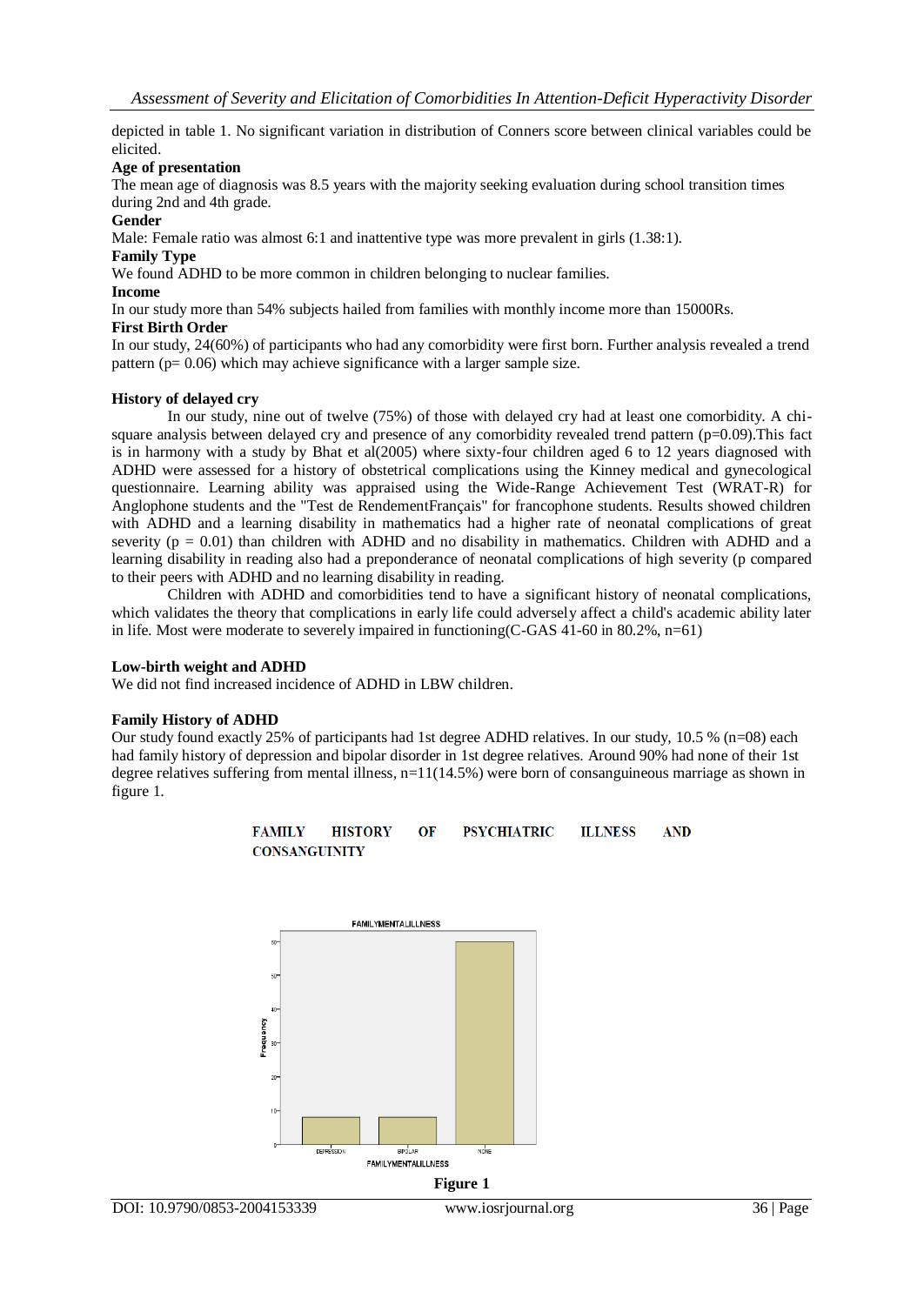## **About Co-morbidity**

According to the DSM-IV criteria, subtypes of ADHD classification, 41(53.9 %) subjects were diagnosed with combined-type ADHD, 21 (27.6 %) were the predominantly inattentive type, only 14 (18.4%) was determined to have the predominantly hyperactive-impulsive type of ADHD as shown in figure 2 and 3. Except for 36 (47.4 %) subjects who had no comorbid disorders, 40 (52.6 %) subjects had at least one comorbid disorder. Twenty four of them (40%) were first born. Fourteen of them (18.4%) had two comorbidities and 3 had three comorbidity (3.94%). The most common comorbid disorder was conduct disorder ( $n = 17, 22.36$ ) %), while oppositional defiant disorder ( $n = 14$ , 18.4 %) was the second most common comorbid diagnosis. Anxiety disorders ( $n = 8, 10.52\%$ ) were the third most common comorbid disorder i.e separation anxiety,  $n=4$ , (5.3%)along with exactly same frequency of major depressive disorder, obsessive compulsive disorder and phobia, n=2 each,(2.6%) and the remaining disorders were identified as tic disorder n=  $04(5.3\%)$ ,elimination disorders,  $n=3$ , (3.9%) and adjustment disorder with anxious mood,  $n=3$  (3.9%). Mean conners rating was 20.99 with standard deviation of 2.999 as shown in figure 3. According to K-SADS PL, frequency of Psychiatric comorbid disorders was such that except for 36 (47.4 %) subjects who had no co morbid disorders, 40 ( 52.6 %) subjects had at least one co morbid disorder. Fourteen of them (18.4%) had two co morbidities and 3 had three comorbidity ( 3.94%). Among the ADHD subtypes, the combined type 53.66% (n=22) had atleast one comorbidity,  $66.67\%$  (n=14)of inattentive type had some comorbidity whereas only 28.57% ( n=04)of hyperactive impulsive type had atleast one comorbidity as depicted in table 2.





**Figure 3**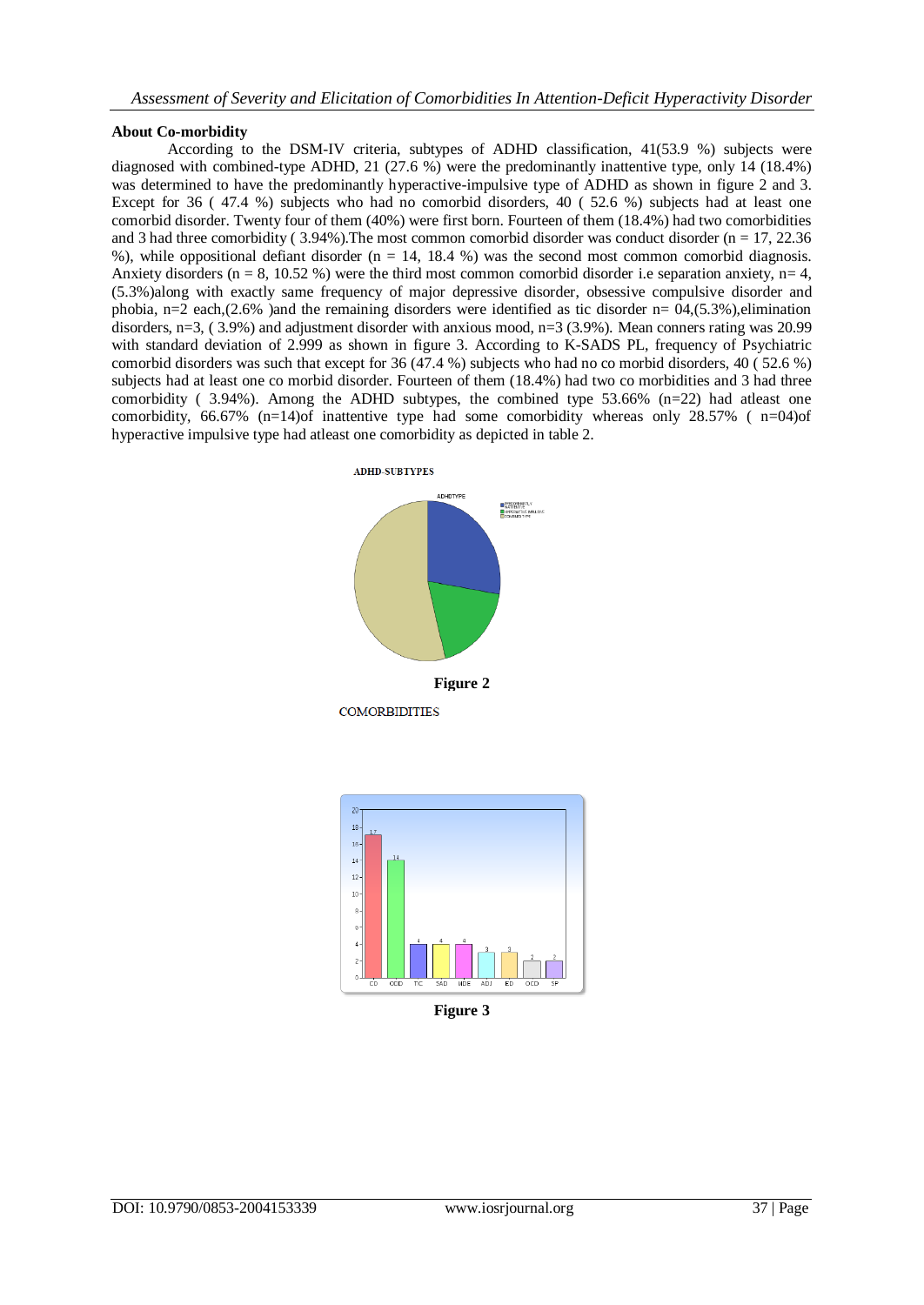

Twenty four (40%) of those with at least one comorbidity were first born. A chi-square test between 1st born and presence of any comorbidity revealed trend pattern  $(p=0.06)$ . Nine of twelve (75%) of those with delayed cry had at least one comorbidity. Chi-square test between delayed cry and presence of any comorbidity revealed trend pattern(p=0.09).

# **III. Discussion**

The relationship between ADHD and paediatric bipolar disorder remains controversial, and reaching any conclusion about this relationship is difficult because of the lack of internationally agreed diagnostic criteria for paediatric bipolar disorder. The mean age of diagnosis was 8.5 years with the majority seeking evaluation during school transition times during 2nd and 4th grade. It has been documented somewhat different findings with symptoms of ADHD apparent in most cases before the age of seven years. <sup>[4]</sup> This difference may be explained by the fact that awareness of psychiatric disorders is lesser in developing countries. Epidemiological studies have shown that ADHD is more prevalent in males than in females. Most studies in the past have relied on male subjects and identification of girls with ADHD has been hampered by parental and teacher bias, and confusion. Girls are more likely to be inattentive without being hyperactive or impulsive, compared to boys. [5] These findings are echoed in our study where male: female ratio was almost 6:1 and inattentive type was more prevalent in girls (1.38:1). Research provides evidence that in larger population samples, the male-to female ratio is 3: 1. [6] Findings in this sample are surprisingly similar, raising the concern that ADHD may also be under-diagnosed in girls in the community. Behavioral problems have been reported to be high in Indian children belonging to nuclear families. [7] Similarly, in our study too we found ADHD to be more common in children belonging to nuclear families. In a nuclear family, a child can be affected by anxiety and tension between parents which can result in increased behavioral problems in them. Living in poverty has been identified as an environmental risk factor associated with ADHD. <sup>[8]</sup> However in our study more than 54% subjects hailed from families with monthly income more than 15000Rs. This differs from Indian studies quoting ADHD more prevalent in low and middle income group. <sup>[9]</sup> In our study,  $24(60%)$  of participants who had any comorbidity were first born. Some Indian studies have also found 24-54% of ADHD cases to be the eldest [10] but a twin study by could not find any relationship between birth order and hyperactivity. <sup>[11]</sup> In our study, nine out of twelve (75%) of those with delayed cry had at least one comorbidity. This is in harmony with a study where sixty-four children aged 6 to 12 years diagnosed with ADHD were assessed for a history of obstetrical complications using the Kinney medical and gynecological questionnaire.<sup>[12]</sup> Children with ADHD and comorbidities tend to have a significant history of neonatal complications, which validates the theory that complications in early life could adversely affect a child's academic ability later in life. Review of literature outlines factors of genetic risk. Statistically about 25% of children with ADHD have a first degree relative with ADHD. Our study found exactly 25% of participants had 1st degree ADHD relatives. All of the comorbid affective disorders were major depressive disorders and no patient was diagnosed with bipolar disorder. This finding is likely due to the popular observation that bipolar disorders are rarely diagnosed in school-age children. <sup>[13]</sup> All of the comorbid affective disorders were major depressive disorders and no patient was diagnosed with bipolar disorder. This finding is likely due to the popular observation that bipolar disorders are rarely diagnosed in school-age children. Interestingly contrary to other studies of the ADHD subtypes, the inattentive-type group had a higher ratio of comorbidity than hyperactive impulsive or combined type. This might be due to comprehensive detection tool employed by us,which apart from detecting disruptive disorders was equally equipped to detect disorders as depressive, anxiety, elimination. Study limitations are: 1. Inability to diagnose learning disorders because of the limited availability of instrument and these are important comorbid